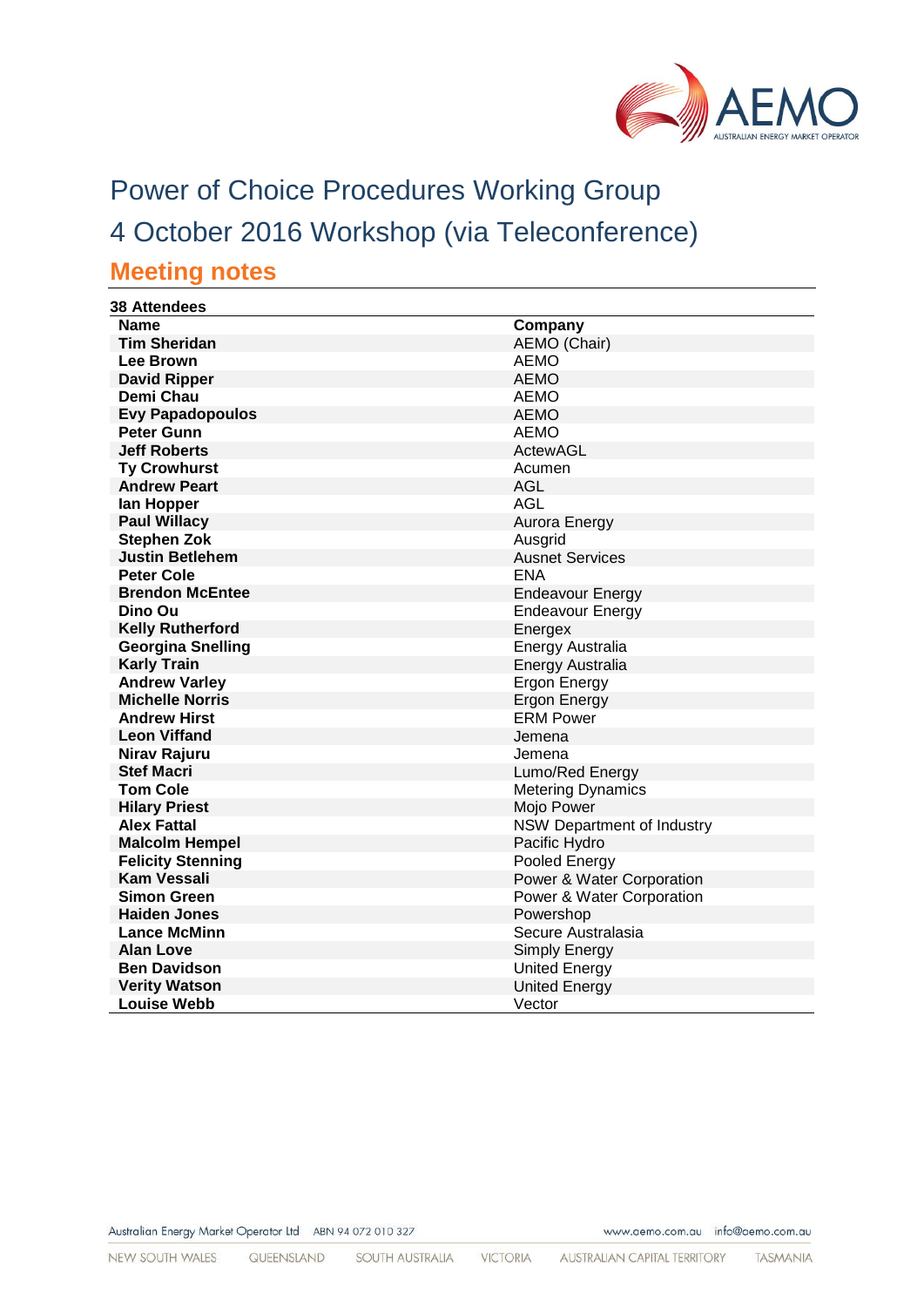

### **Important Note**

The intent of this document is to summarise the discussions during the POC Procedures Working Group (POC-PWG) workshop held on 4<sup>th</sup> October 2016. T Sheridan led the discussion using the presentation slides provided for the day. The slides are not reproduced here.

This document then details the Questions and Answers under each of the documents that are being consulted on.

Please note that procedure changes must be made in accordance with the National Electricity Rules (NER) consultation procedures and, therefore, all matters discussed at workshops and other meetings will be considered by AEMO and should not be taken as a representation as to the final procedure changes.

#### **Purpose of the Workshop**

The purpose of this workshop was to discuss the key issues relating to the following Work Package 2 procedures and guidelines:

- Default & Deregistration Procedure Metering Providers, Metering Data Providers, Embedded Network Managers and Metering Coordinators.
- Qualification Procedure Metering Providers, Metering Data Providers and Embedded Network Managers.
- Exemption Procedure Metering Installations Malfunctions.
- Exemption Guideline Small Customer Metering Installation.

Working drafts for these procedures and quideline were emailed to participants on 27<sup>th</sup> September 2016.

## **1. Introduction**

Please refer to the presentation slide pack emailed to participants on 3<sup>rd</sup> October 2016 for this workshop.

- The consultation timeline for Work Package 2 is on slide #3. AEMO will start consultation for Work Package 2 Procedures on 10<sup>th</sup> October 2016. The final versions of the procedures in Work Package 2 will be published by 1<sup>st</sup> March 2017.
- The guidelines and other documents referred to in slide #5 are not subject to the Rule consultation procedures but will be circulated to Participants for feedback prior to being published on 1 March 2017.
- The NMI Procedure will form part of the MSATS Procedures. Any future updates to this Procedure will be subject to the Rule consultation procedures.
- The Unmetered Load Guideline, as previously discussed, will be treated as a stand-alone document and will not be subject to the Rule consultation procedures.

Participants requested, and AEMO indicated that it would consider, adding the dates for the informal consultation of the guidelines to the PoC program timeline. This is to assist participants with internal resource allocation.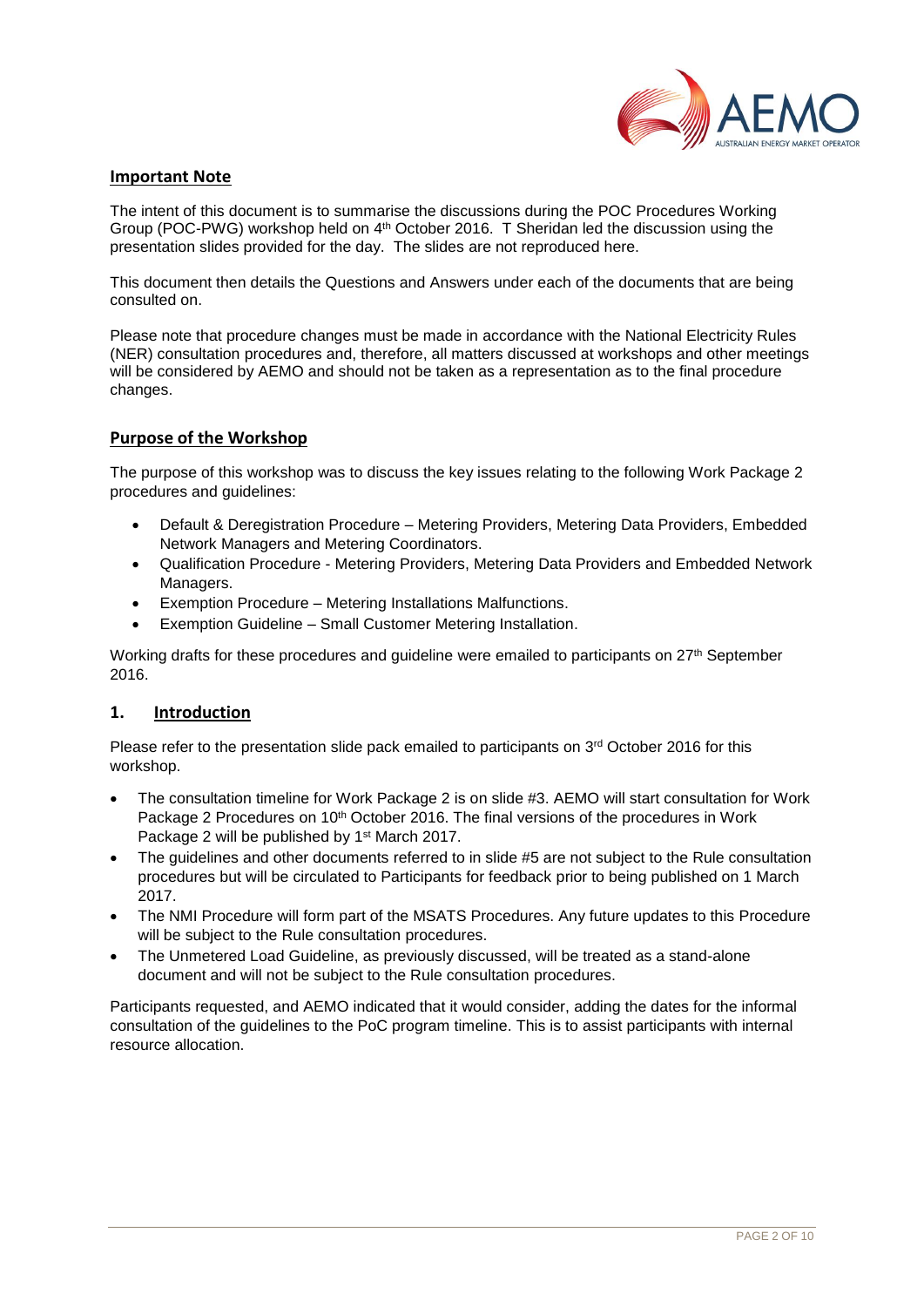

## **2. Default and Deregistration Procedures**

Please refer to slide #6.

Q2.1: Will an actual notice will have the exact wording as the sample notice in the appendices, and can a notice with different wording be taken as a notice that is not for the purpose of this procedure?

A2.1: As the document states, the notices will 'substantially' be in the form of the sample notices. They will identify the clauses of the rule they support.

 $Q2.2$ : Does the text in section  $3.3(a)(ii)$ , which refers to a breach that has an effect on the services and business operations of other participants, extend beyond the requirements of the NER. Participants were concerned that this clause would be open to interpretation.

A2.2: For section 3.3(a)(ii) to apply, there must first be a 'Breach'. A 'Breach' is defined as 'a failure of an MP, MDP, ENM or MC to comply with the NER or any applicable procedures under the NER, or a failure to meet a condition of accreditation'. The next step is to determine what kind of a 'Breach' has been committed, which is where section 3.3(a)(ii) would come in. For example: if an MDP fails to provide data without breaching the NER, a procedure under the NER, or fails to meet a condition of accreditation, this might have an adverse effect on the business operations of other participants, but it would not be a 'Breach', so it would not be covered by this procedure.

Q2.3: Is there an obligation for participants to self-report their breaches?

A2.3: The procedure does not oblige parties to self-report their breaches, but this can occur and does occur today.

Q2.4: Are an "Immaterial Breach" and "non-Material Breach" the same as these terms are used interchangeably. The distinction is not clear in the procedure.

A2.4: An 'Immaterial Breach' and a 'Non-Material Breach' mean different things. The only term defined in the procedure is 'Immaterial Breach', which is defined in section 3.1. There are two other terms: 'Significant Breach' and 'Material Breach'. The problem with the terminology is that the Rules require the procedure to specify at least three levels of breach and one of them must be called 'Material Breach', but in terms of consequences, there are, broadly, two sets of consequences, one for 'Material Breaches' and one for breaches that are not 'Material Breaches', hence the use of the term 'non-Material'. Note that we did not capitalise 'non', only 'Material', which links it back to the defined term. So, anything referred to as 'Non-Material' is either an 'Immaterial Breach' or a 'Significant Breach'. If any participant has a better suggestion for dealing with the manner in which the Rules deal with these issues, AEMO is happy to consider it.

Q2.5: Why are the terms "Material Breach", "Immaterial Breach" etc… capitalised but are not defined in the Glossary.

A2.5: These terms have not been included in the Glossary as they are defined in the procedure and only used in the procedure. If it would assist, AEMO is prepared to include an additional interpretation rule to that effect.

Q2.6: Can there actually be an Immaterial Breach?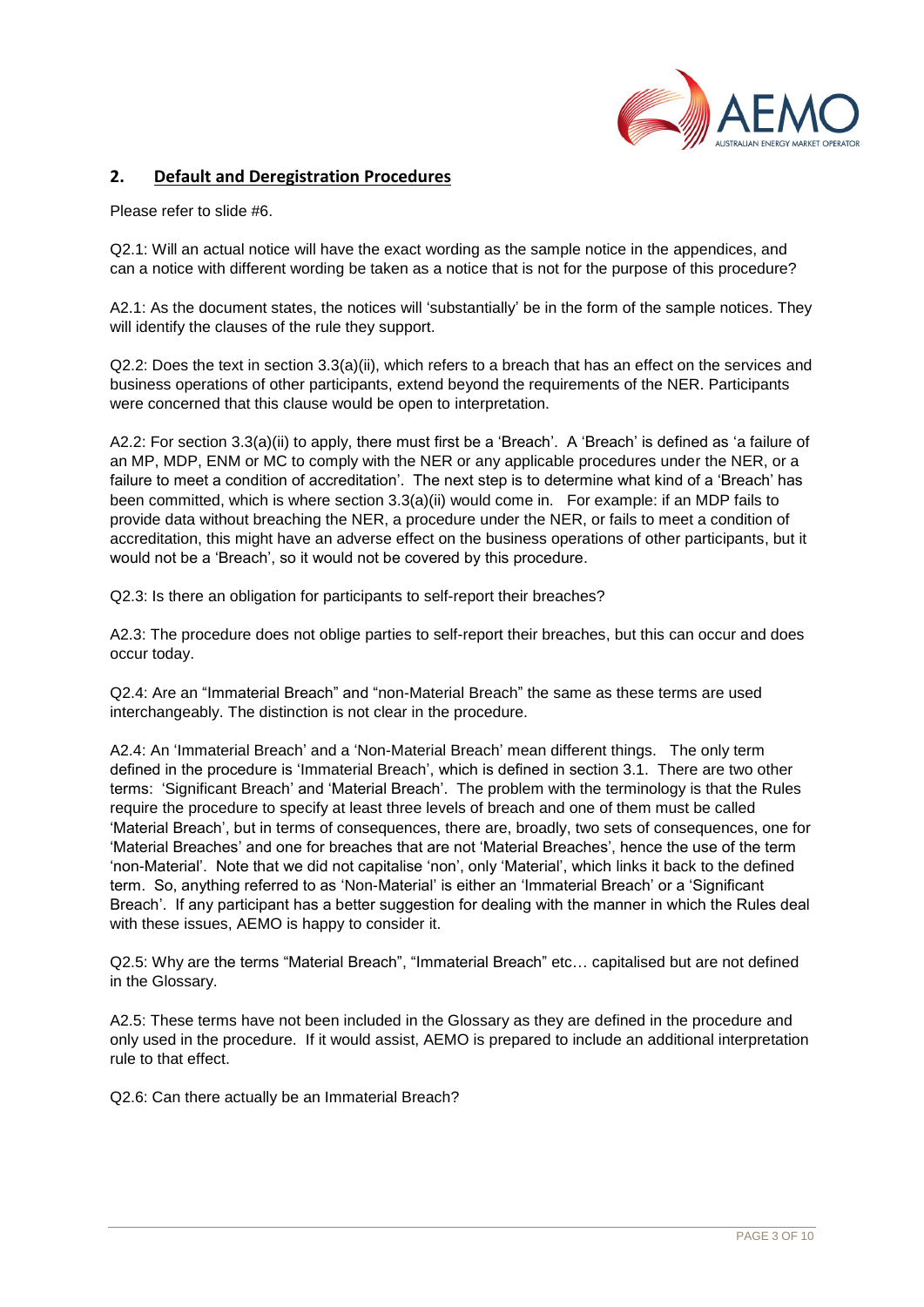

A2.6: Yes, for example: an MP failing to apply appropriate seals would be considered as breaching the Service Level Procedure. Although this breach might not affect other participants' business operations, or AEMO's ability to perform its functions, it is a breach that needs to be rectified.

Q2.7: What are the definitions of a "participant" and "other participants"?

A2.7: In the context of this procedure, "other participants" means those that are not in breach.

Q2.8: What is the difference between a "Significant Breach" and "Material Breach"?

A2.8: The definitions must be read with the lead-in text. A 'Significant Breach' is one that is, or is likely, to have an adverse effect if not remedied. A 'Material Breach', on the other hand, is one that does have an adverse effect.

Q2.9: Should sections 3.1 and 3.2 have the word "and" or the word "or" between the sub-clauses?

A2.9: AEMO agreed to review the wording in these clauses.

Q2.10: Section 8.2 - Participants sought clarification on when an MC is not appointed by a FRMP?

A2.10: See NER 7.6.2. Other than a FRMP, Non-Market Generator, or a large customer can also appoint an MC.

Q2.11: How does AEMO know whether a large customer has appointed an MC?

A2.11: AEMO does not store this information, however it can be obtained from the FRMP, or the MC.

Q2.12: Section 8.1.1(c) – Notice to Affected Parties - the DNSP is currently not one of the parties receiving this notice. Should the notice be sent to all affected Registered Participants, including the DNSP?

A2.12: AEMO will consider making this change.

Q2.13: Section 5.2 – Past Conduct - isn't present conduct also important and should be considered?

A2.13: AEMO is required to conduct a review to assess the MP, MDP, ENM or MC's capability for ongoing compliance with the NER or applicable procedures under the NER. That is the context in which, section 5.2 is drafted. AEMO may take into consideration the other matters detailed in sections 5.1, 5.2, 5.3 and 5.4, which include on-going actions, and present and past conduct.

Q2.14: Section 5.3 – Organisation Structure: how is organisation structure relevant to the review of capability?

A2.14: The organisation structure is relevant where it relates specifically to the breach. It looks at the organisation's ability to self-regulate and put in place a compliance system and is intended to give AEMO some comfort that they have the capability for ongoing compliance with the NER or applicable procedures under the NER.

Q2.15: How does AEMO know that people within an organisation have appropriate skills & knowledge?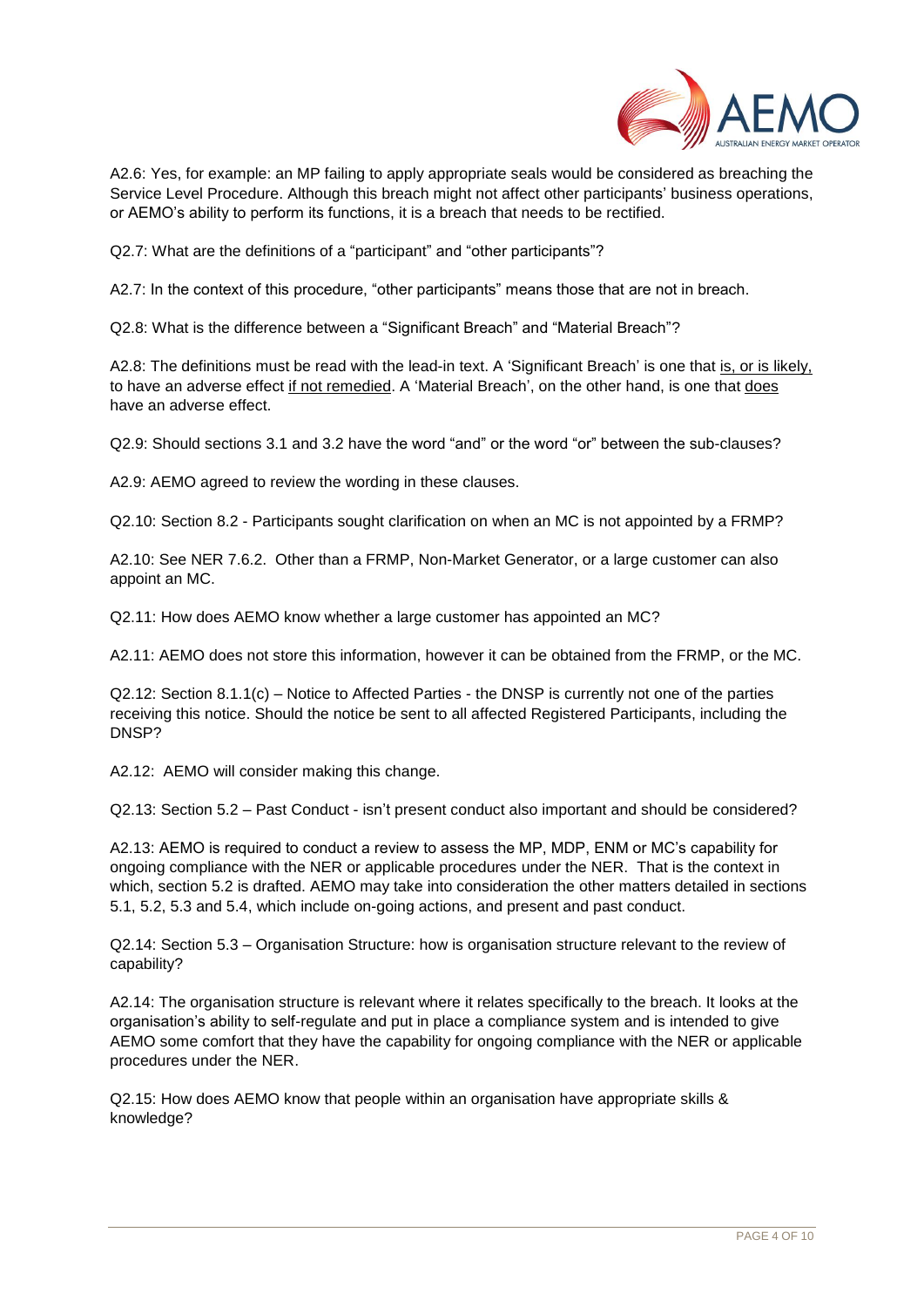

A2.15: This will vary on a case by case basis and on the role and scope of operations of the party in question, for example an MP should be able to provide the information required under section 2.1 (Metering Provider Capability and Competency) of the MP Service Level Procedure.

Q2.16: Section 5.4 – Other Relevant Considerations: the wording seems to suggest that "being nice to AEMO" is one of the considerations. Is this right?

A2.16: It has nothing to do with 'being nice to AEMO'. This section is about the level of cooperation of the party that is in breach. For example: if an MDP is not providing data to enable market settlement to proceed, this would have an impact on the market and other participants. This matter, therefore, should be taken into account during a review. It is one of many matters that AEMO may take into consideration.

Q2.17: Section 7.2(b) - how will AEMO know whether a metering installation is single-phase or threephase?

A2.17: This provision is about AEMO imposing constraints on the party that is in breach, limiting its ability to provide certain services. The intention is not for AEMO to be aware of everything.

Q2.18: Section 7.2(b) cont.- what would happen to the rest of the complex sites if for example, an MDP is suspended?

A2.18: The MC is the party that has the overall responsibility for the provision of metering services at a site. If an MDP is in breach and suspended, the MC will need to examine the terms of its service agreement with the MDP and determine whether the MDP's actions would leave all the parties in the chain exposed. Overall, this is a decision for the MC.

Q2.19: Section 7.2(b) cont.- consideration should be given to the customer who might be affected by the MP's action.

A2.19: The MC would be taking a risk in appointing an MP that does not have all the required accreditations. The impact would incentivise the MC to appoint an appropriate service provider.

Q2.20: Does AEMO have a process to review breaches? If we start to see parties of the same role making the same breaches it could indicate a systematic issue on a process or the procedures.

A2.20: AEMO has a process to review and determine whether there are system breaches. In specific circumstances such as with MDPs, there is also an annual summary of issues identified following independent reviews, conducted with MDP representatives.

Q2.21: Why does voluntary de-registration not extend to roles other than the ENM?

A2.21: The Rules do not explicitly stipulate the terms for the voluntary de-registration of other roles. However, neither the Rules nor the procedures preclude other parties from seeking a voluntary deregistration. For the sake of consistency, AEMO may look at adding provisions relating to the voluntary de-registration of other roles.

Q2.22: How relevant is the insolvency of a party within this procedure?

A2.22: If the insolvency is not affecting the performance of the party in the context of its compliance with the NER or any applicable procedures under the NER, or a failure to meet a condition of accreditation, it is outside of AEMO's remit. It is not a concern for AEMO within the context of the Rule.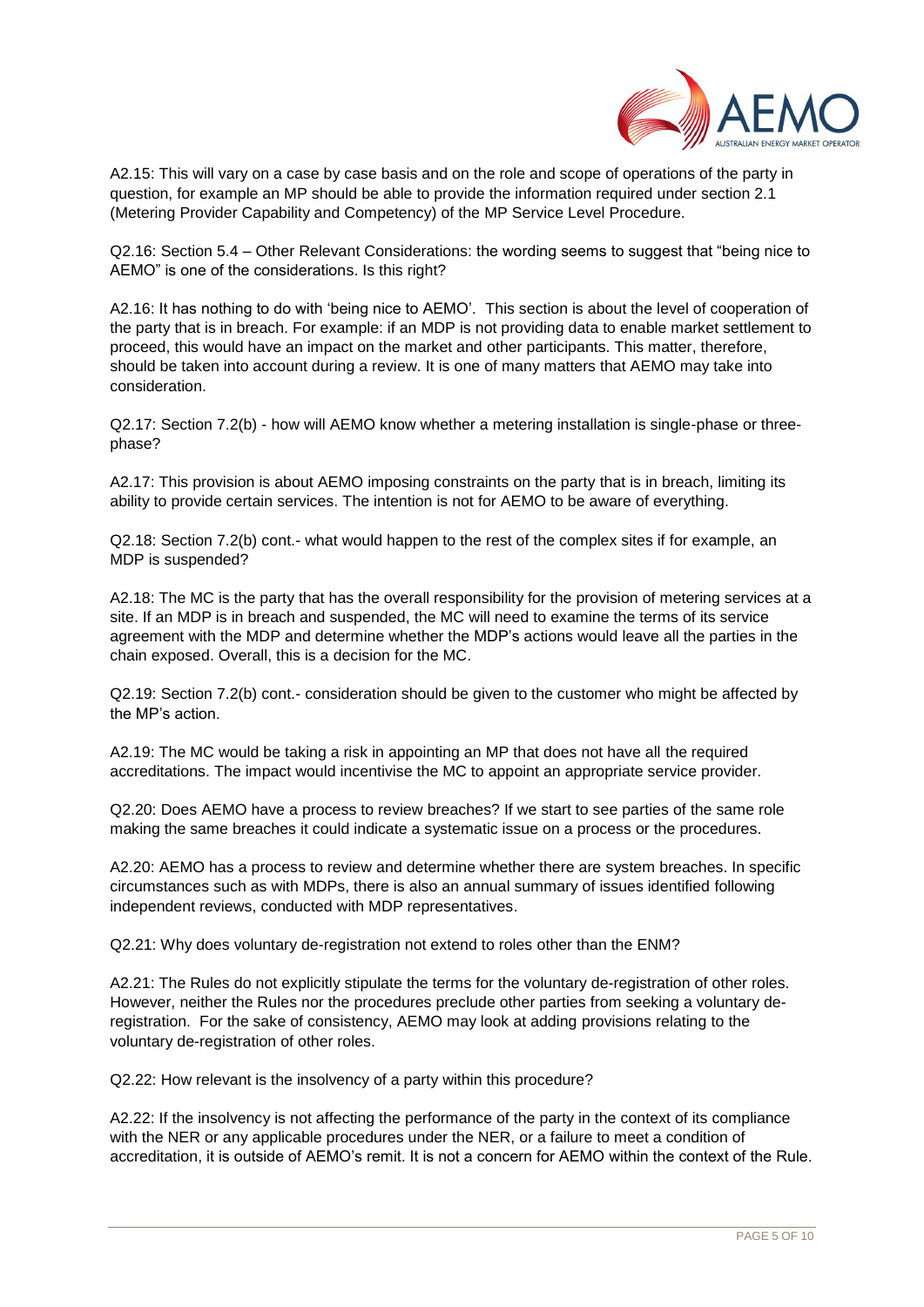

## **3. Qualification Procedure**

Please refer to slide #7.

Q3.1: Section 2.3 and 3.1: the wording on these two sections seem to be conflicting.

A3.1: Section 3.1 is about the form and section 2.3 is about supplementary information provided with the checklist.

Q3.2: Will the checklist be added to the appendix?

A3.2: The checklist does not form part of the procedure but will be circulated for feedback and published by 1 March 2017.

Q3.3: Can the checklist be provided in an Excel file?

A3.3: Yes, it is provided to applicants in an Excel file today and AEMO expects to provide checklists in the same format in the future.

Q3.4: Will there be a process to update the contacts provided in Appendix A?

A3.4: The contacts supplied on the application form are only for the purposes of the accreditation assessment. If this changes during the accreditation assessment, it would be reasonable to expect that relevant parties would inform AEMO as it is in their interests to do so. Once a party is accredited, the BAU process (i.e. the ROCL) will kick in.

Q3.5: Section 3.3 - is the application fee a new fee?

A3.5: Yes, the application fee is a newly introduced fee that adopts a "User-Pays" approach. The costs associated with assessing applications for accreditations are currently paid for by Registered Participants. The consultation paper will detail the rationale for introducing this fee and AEMO is keen to receive participants' feedback on this topic. Note that the audit fee currently specified in the Service Level Procedure will continue.

Q3.6: Section 3.3 - Would the application fee apply to service providers seeking re-accreditation due to a system change?

A3.6: Generally, yes, however, the amount will depend on the nature and the scope of the change.

Q3.7: Will parties need to be re-accredited to undertake type 4A metering installations?

A3.7: It is likely to be the case, but the scope of the accreditation will need to be determined. Consideration will be given as to whether the party already has a process in place. AEMO will be providing the specifics as part of the Market Readiness work stream.

Q3.8: Section 3.4 - why does AEMO consider it necessary to have a queuing policy? Wouldn't first come first serve be a more appropriate approach?

A3.8: Paragraph two of section 3.4 seeks to clarify the rationale for the queuing policy. It is intended to ensure that when there are multiple applications for AEMO to assess, the process for the applicants are not held up by the lack of responsiveness of other applicants.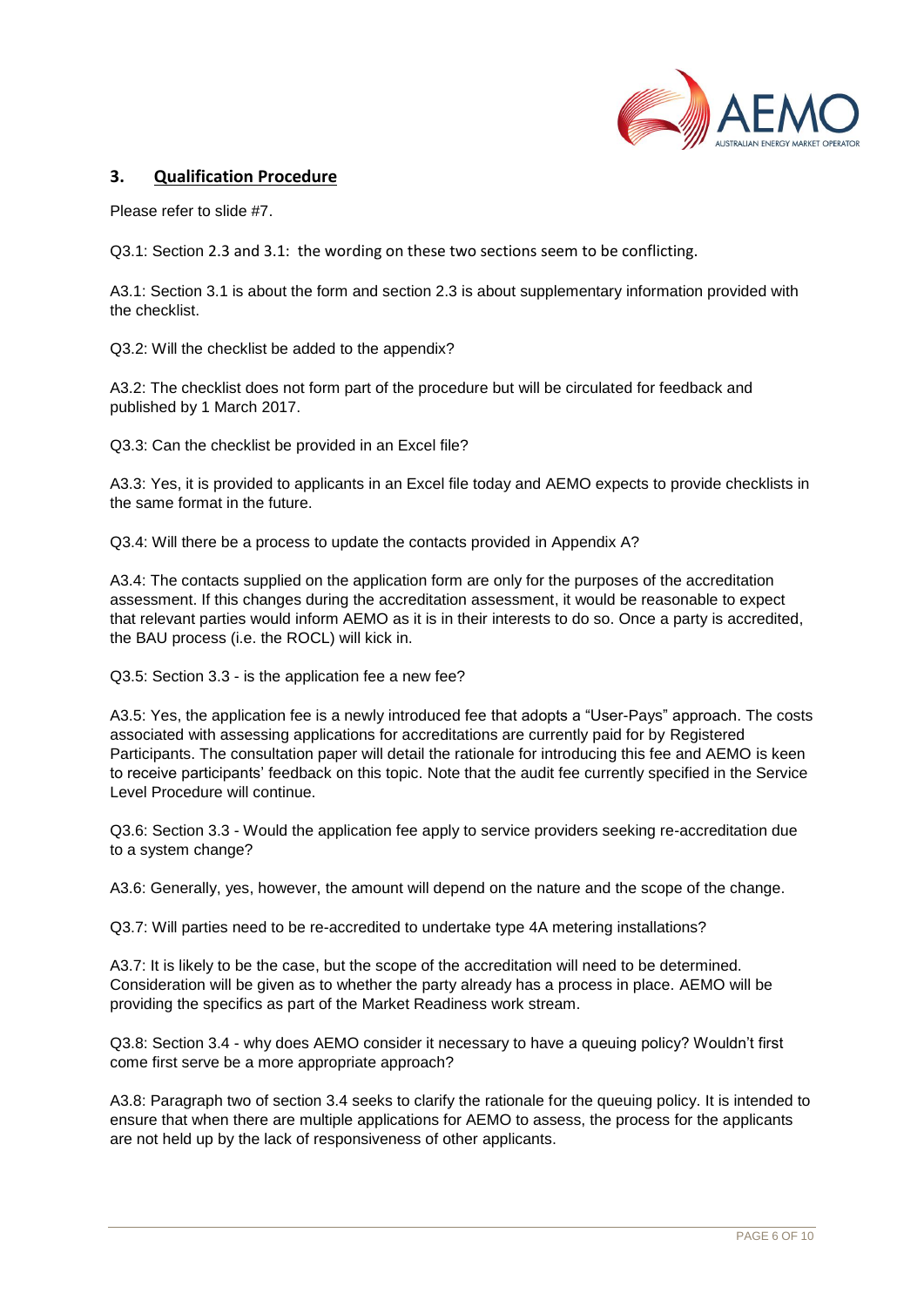

Q3.9: Section 3.4 - the word "conduct" should be replaced by a more appropriate word like "responsiveness".

A3.9: AEMO will consider making this change.

Q3.10: Section 3.2 - why is type 4A now part of type 5 & 6 accreditation? See the last row on MDP category. What happens if the network did not intend to enter the competitive space?

A3.10: These categories were designed based on the questions on the Accreditation Checklists. AEMO considers that requirements for type 4A would be the same as type 5, hence, type 4A was added. However, AEMO notes that this may not work for everyone and will be reviewing these categories.

Q3.11: Section 3.8 - the procedure assumes that there are always issues to follow up. If the independent reviewer does not report any issue, wouldn't the option to do nothing be more appropriate?

A3.11: AEMO may look at different areas that are not covered by the independent reviewer. AEMO's staff have the skill sets and experience to identify areas with issues. AEMO considers that if there is no issue to resolve or matters to be explored or verified, the applicant will be informed of that.

Q3.12: Clause 3.8(b) - is on-site business process part of the accreditation process?

A3.12: Yes, the checklist will have questions about on-site business processes, people and systems.

Q3.13: Clause 3.9.2 - there doesn't seem to be a "Not successful" outcome but rather a "Not yet successful" outcome.

A3.13: AEMO's intention is to keep the application alive for a specified period of time and provide the applicant with an opportunity to achieve accreditation. Overall, there are 3 possible outcomes: successful without conditions, successful with conditions and not successful. "Successful with conditions" may include the provision of information that is not yet reasonably available.

Q3.14: Should the effective date be 1 Mar 2017 rather than 1 Dec 2017?

A3.14: AEMO agreed the effective date should be changed to 1 Mar 2017.

Q3.15: Will AEMO consider recouping part of the costs associated with independent reviewers?

A3.15: AEMO will always recover the expenses associated with independent reviews as well as its internal costs.

Q3.16: Why does the MC not have to go through the qualification process?

A3.16: The MC will be a Registered Participant. The MP, MDP and ENM are service providers. The MC is subject to NER Chapter 2 registration requirements. MC registration documents are not subject to the Rule consultation procedures but will be circulated for feedback and published by 1 March 2017.

Q3.17: Will there be a requirement to gain accreditation for VIC AMI meters?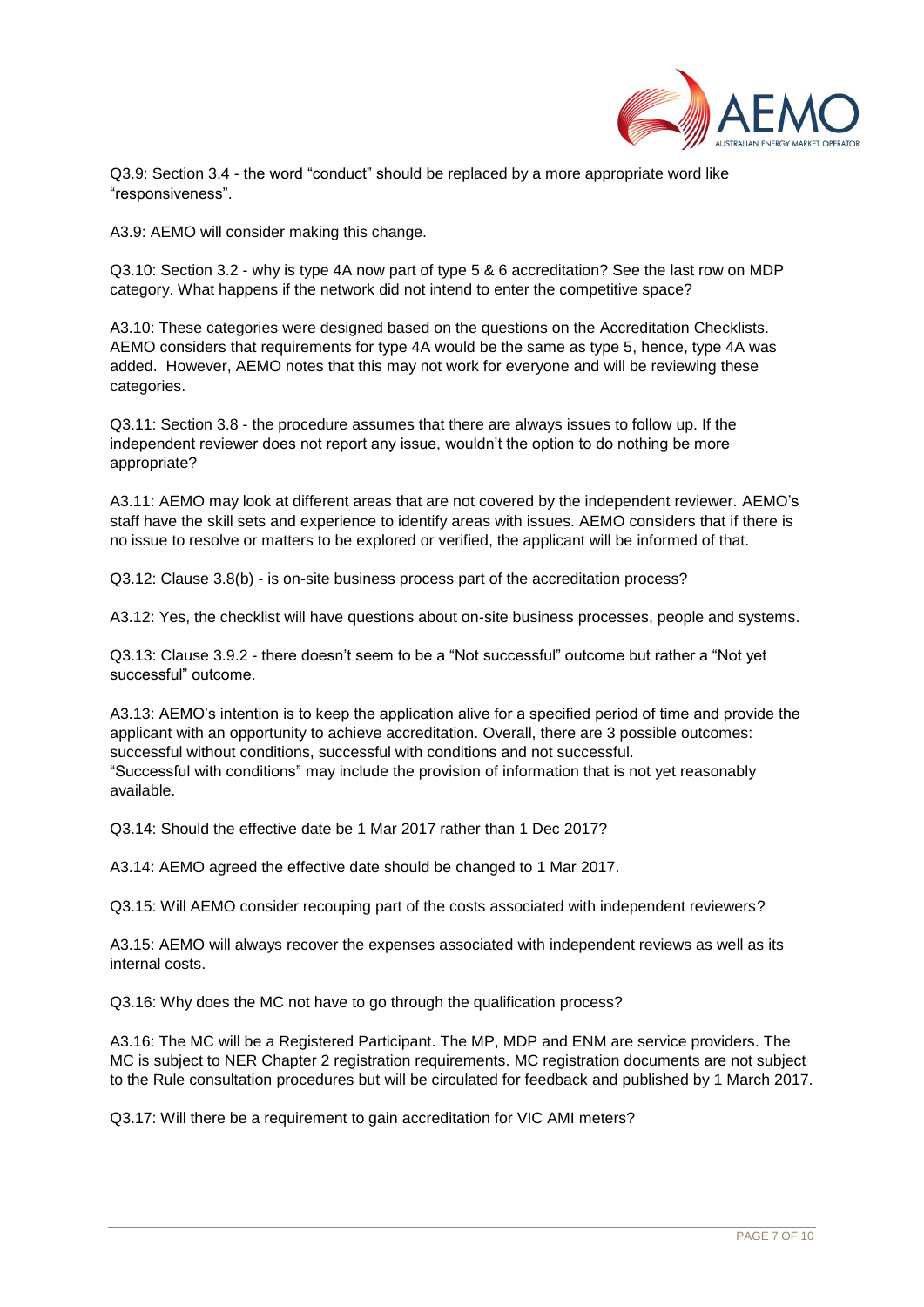

A3.17: AEMO considers that VIC AMI meters will be type 4 Meters and this change will trigger an accreditation. However, AEMO considered that amendments to the Metrology Procedures mean that Victorian DNSPs won't need to fundamentally change business process in this area.

Q3.18: Would the current service providers of existing type 1-4 meters be required to obtain accreditation for type 4A?

A3.18: Yes, current service providers of existing type 1-4 meters will be required to obtain accreditation in the event that they wished to provide services for small customer metering installations.

Q3.19: Should type 4A be added to the two current type 5 & 6 accreditation categories for MP?

A3.19: AEMO agreed that there may be a requirement to add in type 4A to these two accreditation categories, noting that existing service providers of type 5 and 6 meters will need to comply with appropriate ring fencing guidelines to provide competitive services.

#### **4. Exemption Procedure for Metering Installation Malfunctions**

Please refer to slide #8.

Q4.1: Does this procedure apply to the initial MC?

A4.1: The initial MC is required to inform the FRMP when there is a metering malfunction for a type 5 or type 6 metering installation.

Q4.2: Isn't there a tendency to stop using the concept of "Current" MC? The current MC is the MC that is in MSATS. The other type of MC would be the intending MC.

A4.2: The term "Current MC" would still need to be used as it would be ambiguous otherwise.

Q4.3: If there is a fault at a small customer site, the network will be unable to change the meter. How will the timeframe affect the customer in this scenario? The customer will be off supply for a considerable period of time.

A4.3: Chapter 11 of the Rules includes transitional provisions that require the LNSP to have in place commercial agreements prior to the go-live date. It is reasonable to expect that this agreement will cover such a scenario.

Q4.4: Will the exemption be granted to the MDP or the MC?

A4.4: The onus is on the MC to apply for an exemption and inform all affected parties.

Q4.5: In a meter churn, how will the MC know if the site is under exemption or not?

A4.5: The MC will be dealing with the MP and the MDP who will know. The new MC will have an arrangement with the service providers and will need to consider any outstanding malfunction.

Q4.6: Would AEMO consider providing information regarding outstanding exemptions to the new MC?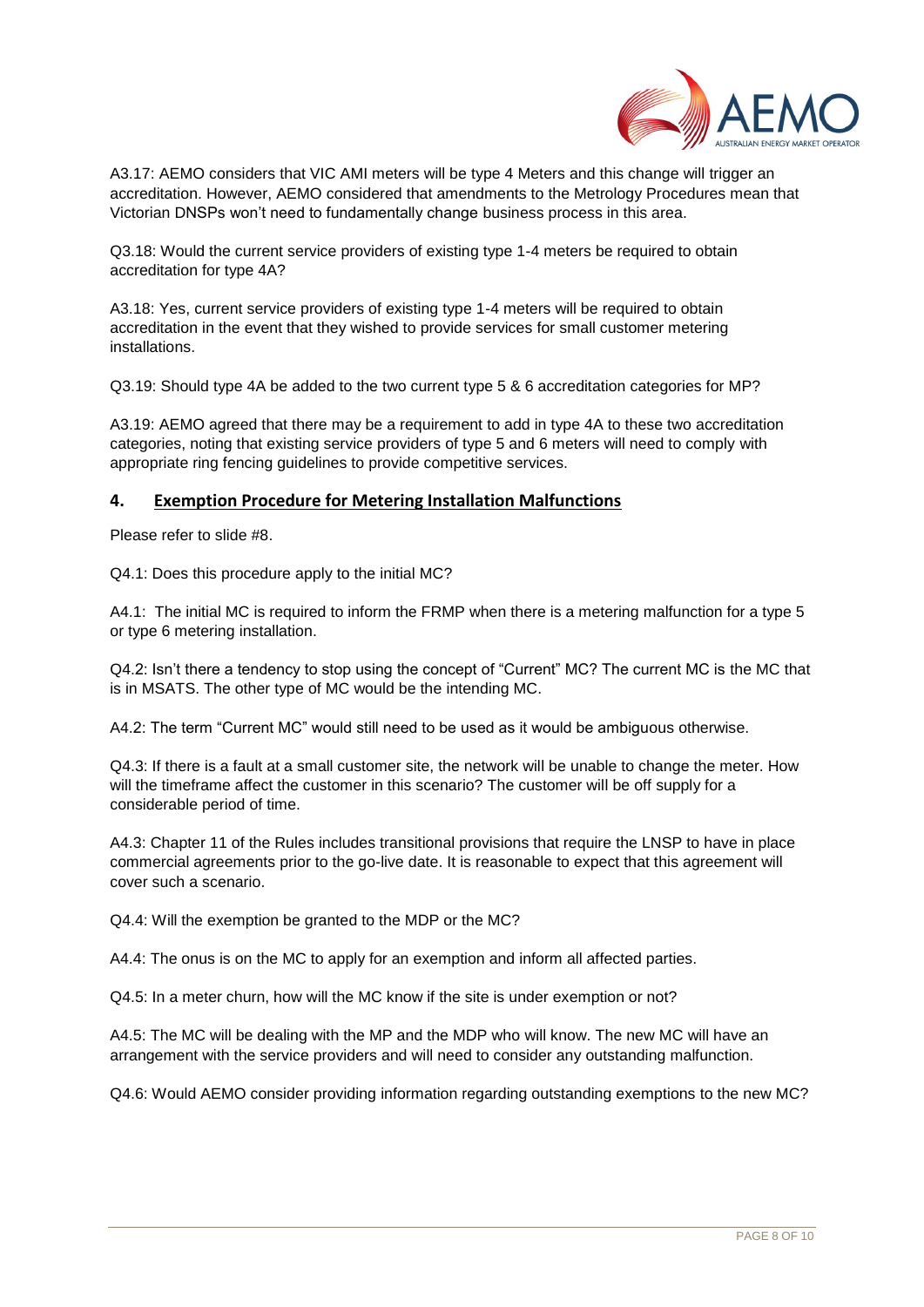

A4.6: The parties will be incentivised by commercial terms to provide this information. The mechanism employed by the incoming MC would be more effective than AEMO being the gatekeeper of such information.

Q4.7: Section 3.2: Why does AEMO need to know about planned shutdown or outages? Particularly for a small customer, the MP may not know when a suitable planned interruption will be. Can it be assumed that the shutdown will be within a certain period rather than an exact date?

A4.7: AEMO notes that an exemption would only be required in extraordinary circumstances where an issue cannot be resolved within the period allowed for in the Rules (e.g. for a small customer, the period allowed for is 10 days). AEMO does not consider the requirement to include an outage period in a rectification plan to be a challenging requirement but is interested in feedback from MPs in particular on this point in the consultation.

Q4.8: Section 3.2 - should the provision be amended so that information on shutdown periods is only applicable to CT connected metering installations?

A4.8: Similarly to the previous question, AEMO does not consider that the requirement to include outage periods in a rectification plan is a challenging requirement. This information will assist AEMO in assessing whether the customer will be negatively affected.

Q4.9: Where a large number of sites are involved, during a cyclone for example, is there an opportunity to put forward a blanket application?

A4.9: The procedure does not preclude parties from applying for a blanket exemption. However, the procedure is only applicable where there is a metering malfunction. The Rule only allows this process to be triggered when it has been determined that there is a metering malfunction. This may not necessarily be the case in the scenario of a cyclone. Similarly, if a transmission line is down, for example, it would not be considered as a malfunction of each metering installation downstream from that line.

Q4.10: In the case of a family failure, it could take more than 10 days to fix. How will this scenario be treated?

A4.10: Technically, a family failure can be a malfunction.

Q4.11: In the case of an initial MC, if there is a metering malfunction then it would take 10 days to appoint a new MC and then 10 more days to replace the meter?

A4.11: The NER specifically considers such matters.

Q4.12: There are circumstances under which it is unsafe to send the crew in to replace the meter. How will this be incorporated into the procedure?

A4.12: AEMO notes the participant's point and considers that this will be subject of agreements between parties rather than being considered in the exemption procedure.